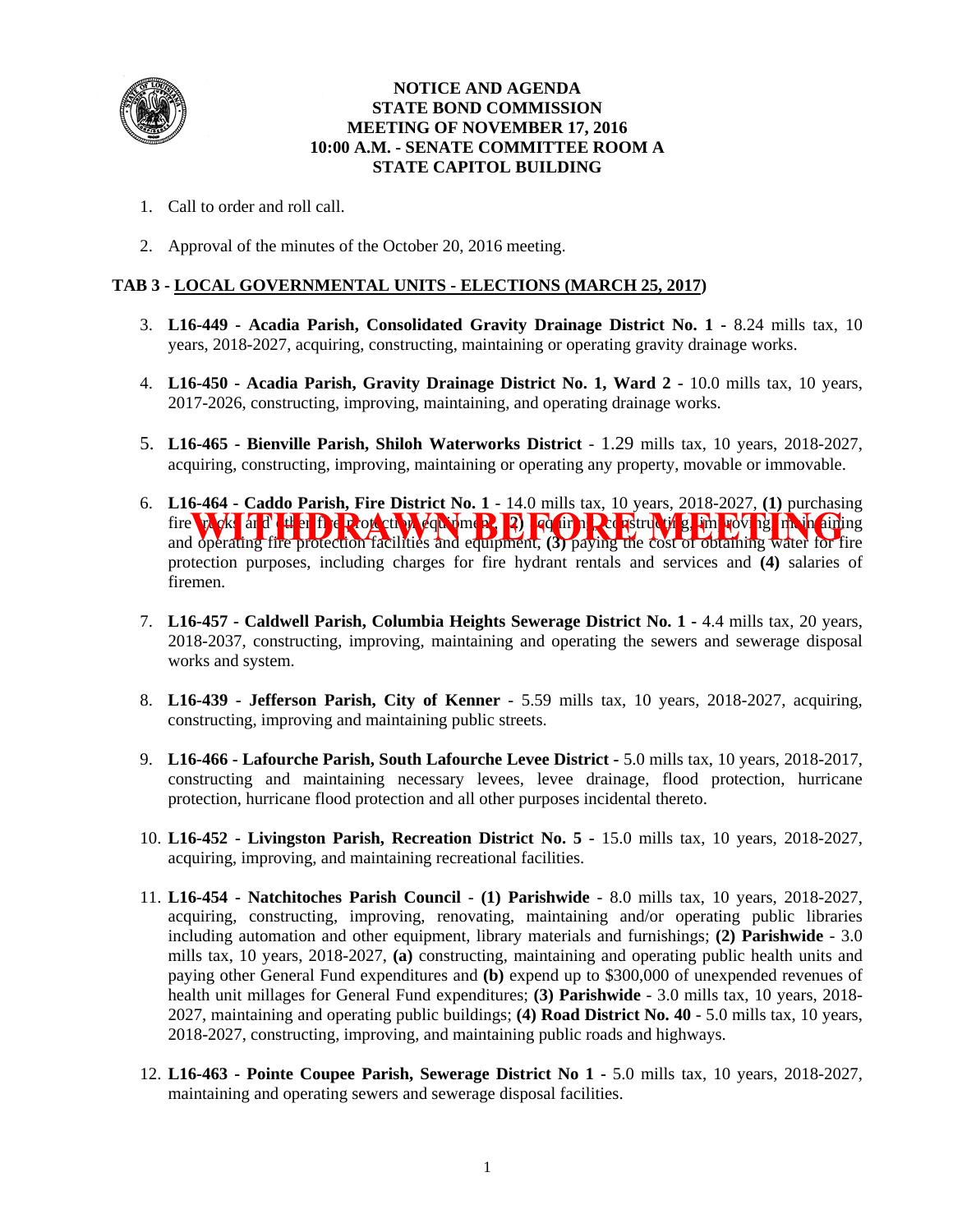- 13. **L16-456 Sabine Parish School Board, Zwolle School District No. 61** 11.17 mills tax, 10 years, 2019-2028, operating and maintaining public schools houses and buildings and other school facilities.
- 14. **L16-445 Tangipahoa Parish Council** 5.0 mills tax, 10 years, 2018-2027, improving, maintaining, operating and supporting the Tangipahoa Parish Public Library and its branches.
- 15. **L16-459 Tangipahoa Parish, Hospital Service District No. 2** 5.0 mills tax, 5 years, 2017-2021, **(1)** constructing, acquiring, improving, maintaining, and operating hospital facilities, **(2)** any other lawful purposes and **(3)** funding into bonds.
- 16. **L16-453 Tensas Parish Law Enforcement District (1)** 11.30 mills tax, 10 years, 2018-2027, operating the Tensas Parish Sheriff's Office and **(2)** 10.00 mills tax, 10 years, 2017-2026, operating the Tensas Parish Detention Center.
- 17. **L16-455 Vermilion Parish School Board, Parishwide School District -** 25.0 mills tax, 10 years, 2018-2027, maintaining the salaries and benefits of school employees.

#### **TAB 4 - LOCAL POLITICAL SUBDIVISIONS - LOANS**

- 18. **L16-437 Jefferson Davis Parish, Town of Welsh** Not exceeding \$250,000 Limited Tax Certificates of Indebtedness, not exceeding 3.25%, mature no later than March 1, 2026, purchasing a garbage truck.
- 19. **L16-461 Rapides Parish Police Jury, Fire Protection District No. 3** Not exceeding \$2,750,000 Limited Tax Certificates of Indebtedness, not exceeding 4%, mature no later than March 1, 2024, constructing, improving, maintaining or operating a fire station at 6129 Shreveport Hwy. in Pineville.

# **TAB 5 - LOCAL POLITICAL SUBDIVISIONS - BONDS - PRELIMINARY APPROVAL**

20. **L16-436 - Allen Parish, Town of Oberlin** - Notice of intention to issue not exceeding \$4,180,000 Water Revenue Bonds, not exceeding 3%, not exceeding 40 years, constructing and acquiring improvements and replacements to the waterworks system, including facilities, equipment and fixtures.

#### **TAB 5 - LOCAL POLITICAL SUBDIVISIONS - BONDS - FINAL APPROVAL**

- 21. **L16-441 Ascension Parish School Board, Parishwide School District** Not exceeding \$9,500,000 General Obligation School Refunding Bonds, not exceeding 5%, mature no later than March 1, 2030, refunding all or a portion of General Obligation School Bonds, Series 2010.
- 22. **L15-194A Avoyelles Parish, Waterworks District, Ward 3 - (1)** Not exceeding \$2,298,000 Water Revenue Bonds, not exceeding 2.75%, not exceeding 40 years, acquiring and constructing improvements and replacements to the waterworks system, including appurtenant equipment and fixtures; **(2)** Not exceeding \$2,298,000 Bond Anticipation Notes, not exceeding 4%, not exceeding 1 year, interim financing.
- 23. **L16-442 Bossier Parish, City of Bossier City** Not exceeding \$15,000,000 Public Improvement Sales Tax Revenue Bonds, Series ST-2017, taxable or tax-exempt, not exceeding 6%, not exceeding 20 years, **(1)** purchasing, constructing, acquiring, extending or improving any public works or capital improvements, including any necessary sites, equipment and furnishings and **(2)** funding a debt reserve fund or purchasing a debt service reserve fund insurance policy, if required.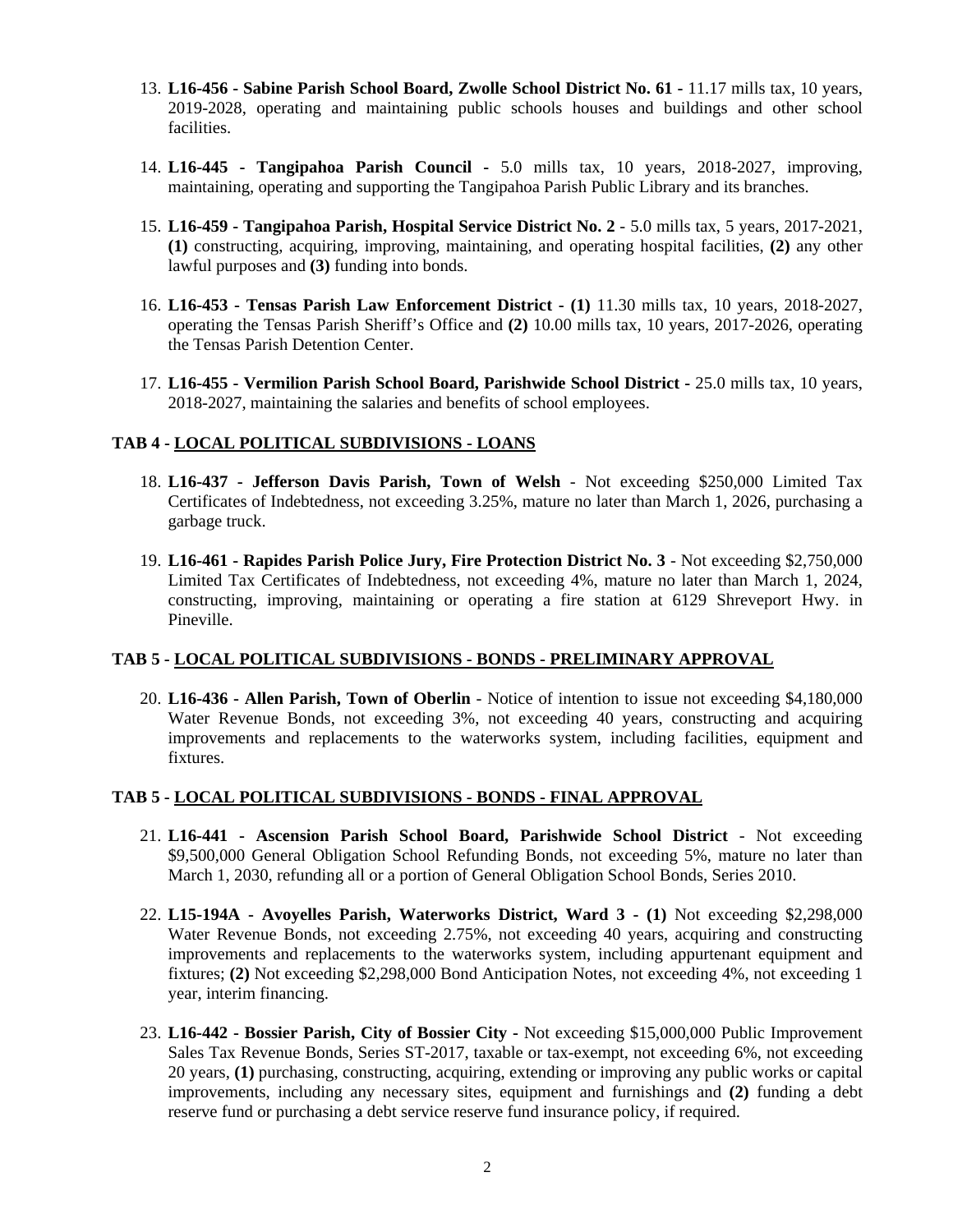- 24. **L16-435 Bossier Parish, Town of Haughton** Not exceeding \$3,300,000 Sales Tax Bonds, not exceeding 3.10%, not exceeding 15 years, constructing and acquiring improvements, extensions and replacements to the sewerage collection and disposal system.
- 25. **L16-444 Calcasieu Parish, Waterworks District No. 8, Wards 3 and 8 (LDH Program) -** Not exceeding \$2,200,000 Taxable Water Revenue Bonds, Series 2017, not exceeding 3%, not exceeding 22 years, constructing, acquiring, extending or improving a waterworks system, including such treatment facilities as be required, with all necessary equipment and installation.
- 26. **L16-399 Caldwell Parish Law Enforcement District -** Not exceeding \$2,550,000 Revenue and Refunding Bonds, in one or more series, not exceeding 5%, not exceeding 20 years, **(1)** approximately \$480,000 Refunding Bonds, refunding Refunding Bonds, Series 2002 and **(2)** approximately \$2,070,000 Revenue Bonds, financing the acquisition of a jail.
- 27. **L16-434 Desoto Parish Police Jury, Waterworks District No. 1 (LDH Program) -** Not exceeding \$2,310,000 Taxable Water Revenue Bonds, not exceeding 2.45%, not exceeding 22 years, constructing and acquiring improvements, renovations and replacements to the drinking water system, including equipment and fixtures.
- 28. **L16-438 East Baton Rouge Parish, City of Zachary** Not exceeding \$1,000,000 Hotel Occupancy Tax Bonds, not exceeding 5%, not exceeding 10 years, **(1)** infrastructure improvements to the Zachary Youth Park and **(2)** funding of other recreational opportunities.
- 29. **L16-443 LaSalle Parish, Town of Urania -** Not exceeding \$410,000 Waterworks Certificates of Indebtedness, Series 2016, not exceeding 4.119%, not exceeding 15 years, **(1)** approximately \$100,000, improvements to waterworks system and **(2)** approximately \$299,131 paying off USDA Waterworks Revenue Loan R-1 and R-2.
- 30. **L16-400 Lincoln Parish, City of Grambling** Not exceeding \$155,000 Limited Tax Revenue Bonds, in one or more series, not exceeding 2.75%, not exceeding 15 years, purchasing garbage collection vehicle.
- 31. **L16-446 Ouachita Parish, Town of Sterlington (1)** Not exceeding \$9,408,000 Water Revenue Bonds, in one or more series, not exceeding 2.25%, not exceeding 40 years, acquiring improvements, extensions and replacements to the system; **(2)** Not exceeding \$9,408,000 Bond Anticipation Notes, not exceeding 4%, not exceeding 18 months, interim financing.
- 32. **L16-448 Rapides Parish, England Economic and Industrial Development District (Rental Facility Project) -** Not exceeding \$3,900,000 Revenue Bonds, in one or more series, taxable or taxexempt, not exceeding 4%, mature no later than April 1, 2027, **(1)** constructing a rental car maintenance facility and **(2)** reimbursing the District for costs incurred for a public roadway.
- 33. **L16-375 St. Helena Parish, Hospital Service District No. 1** Not exceeding \$500,000 Limited Tax Bonds, not exceeding 6%, mature no later than March 1, 2024, **(1)** constructing and improving medical facilities, **(2)** purchasing furniture, fixtures, and equipment and **(3)** maintaining and operating medical facilities.
- 34. **L16-460 St. Mary Parish, Consolidated Gravity Drainage District No. 2** Not exceeding \$4,800,000 General Obligation Refunding Bonds, not exceeding 6%, mature no later than March 1, 2029, refunding General Obligation Bonds, Series 2009.
- 35. **L16-462 Tangipahoa Parish, Water District** Not exceeding \$6,400,000 Water Revenue Refunding Bonds, not exceeding 6%, mature no later than April 1, 2047, refunding all or a portion of Water Revenue and Refunding Bonds, Series 2007.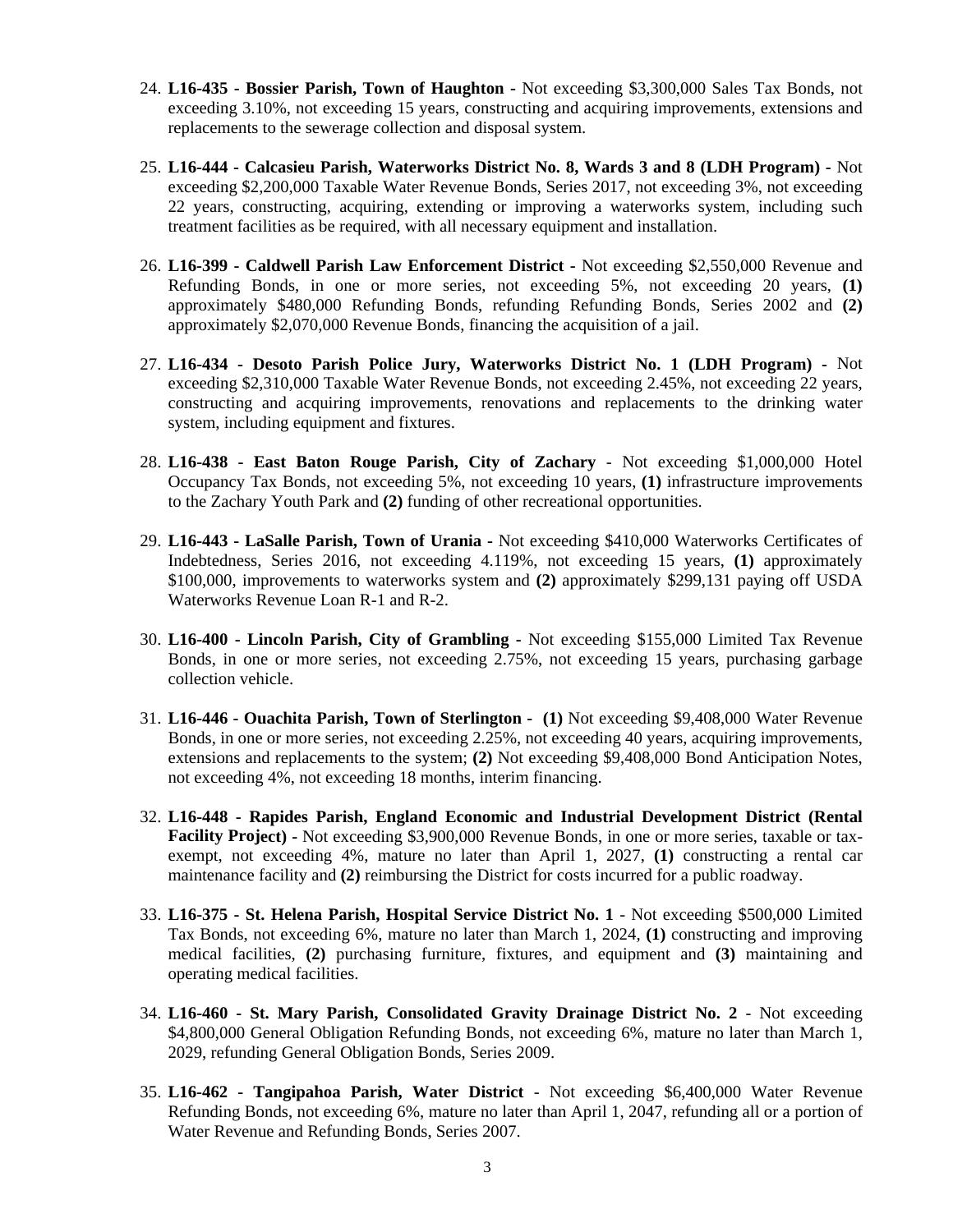- 36. **L16-451 Union Parish School Board** Not exceeding \$3,600,000 Limited Tax Revenue Bonds, in one or more series, not exceeding 5%, not exceeding 20 years, acquiring, constructing, improving, equipping and furnishing school buildings and other school related facilities, including school buses and vehicles.
- 37. **L16-181A Washington Parish, Town of Franklinton (1)** Not exceeding \$3,937,000 Sewer Revenue Bonds, not exceeding 1.75%, not exceeding 40 years, acquiring and constructing improvements and replacements to the sewerage system, including appurtenant equipment and fixtures; **(2)** Not exceeding \$3,937,000 Bond Anticipation Notes, not exceeding 4.5%, not exceeding 2 years, interim financing.

### **TAB 6 - STATE AGENCIES, BOARDS & COMMISSIONS**

- 38. **S16-042 Louisiana Housing Corporation (Harmony Garden Estates Project)** Not exceeding \$9,000,000 Multifamily Housing Revenue Bonds (Volume Cap), in one or more series, not exceeding 12%, not exceeding 40 years, acquisition, construction, rehabilitation and equipping of a 175 unit multifamily housing facility in Alexandria.
- 39. **S16-048 Louisiana Housing Corporation (Royal Cambridge Homes Project)** Not exceeding \$12,000,000 Multifamily Housing Revenue Bonds (Volume Cap), in one or more series, not exceeding 12%, not exceeding 40 years, acquisition, construction, rehabilitation and equipping of a 176 unit multifamily housing facility in Alexandria.
- 40. **S16-049 Louisiana Housing Corporation (Mortgage Backed Securities Pass-Through Program) -** Not exceeding \$50,000,000 Commercial Paper Revenue Notes and \$50,000,000 Permanent Pass-Through Notes, in one or more series, with the Federal Home Loan Bank of Dallas, not exceeding 12%, not exceeding 35 years, financing loans for low-income first time home buyers receiving closing costs assistance and soft second HOME Program funds.

# **TAB 7 - POLITICAL SUBDIVISIONS - BONDS**

- 41. **S16-041 Louisiana Community Development Authority (Westside Habilitation Center Project) -** Not exceeding \$27,000,000 Revenue and Refunding Bonds, taxable or tax-exempt, in one or more series, not exceeding 5.5% (tax-exempt) and 7.5% (taxable), not exceeding 30 years **(1)** approximately \$26,650,000 Refunding Bonds, refunding Revenue Bonds Series 2006A and Taxable Revenue Refunding Bonds Series 2006C and **(2)** approximately \$350,000 Revenue Bonds, retiring certain outstanding bank loans.
- 42. **S16-044 Louisiana Community Development Authority (City of Baker School District Project) -** Not exceeding \$12,000,000 Revenue Bonds, in one or more series, taxable or tax-exempt, not exceeding 5% fixed and/or 8% variable, not exceeding 20 years, **(1)** financing the demolition, construction, reconstruction, renovation and improvement of flood damaged schools within the District, including all furnishings, fixtures and facilities incidental or necessary; **(2)** funding capitalized interest, if necessary and **(3)** funding a debt service reserve fund, if necessary.
- 43. **S16-045 Louisiana Community Development Authority (Ragin' Cajun Facilities, Inc. Student Housing and Parking Project) -** Not exceeding \$131,000,000 Revenue Refunding Bonds, in one or more series, taxable or tax-exempt, not exceeding 6%, mature no later than October 1, 2041, **(1)** refunding all or a portion of Revenue Bonds (Ragin' Cajun Facilities, Inc. Housing and Parking Project), Series 2010 and Revenue Bonds (Ragin' Cajun Facilities, Inc. Project), Series 2009, **(2)** refinancing a construction loan with MidSouth Bank, N.A. in connection with the renovation and expansion of the M.L. "Tigue" Moore Baseball Field and **(3)** funding a debt service reserve fund.